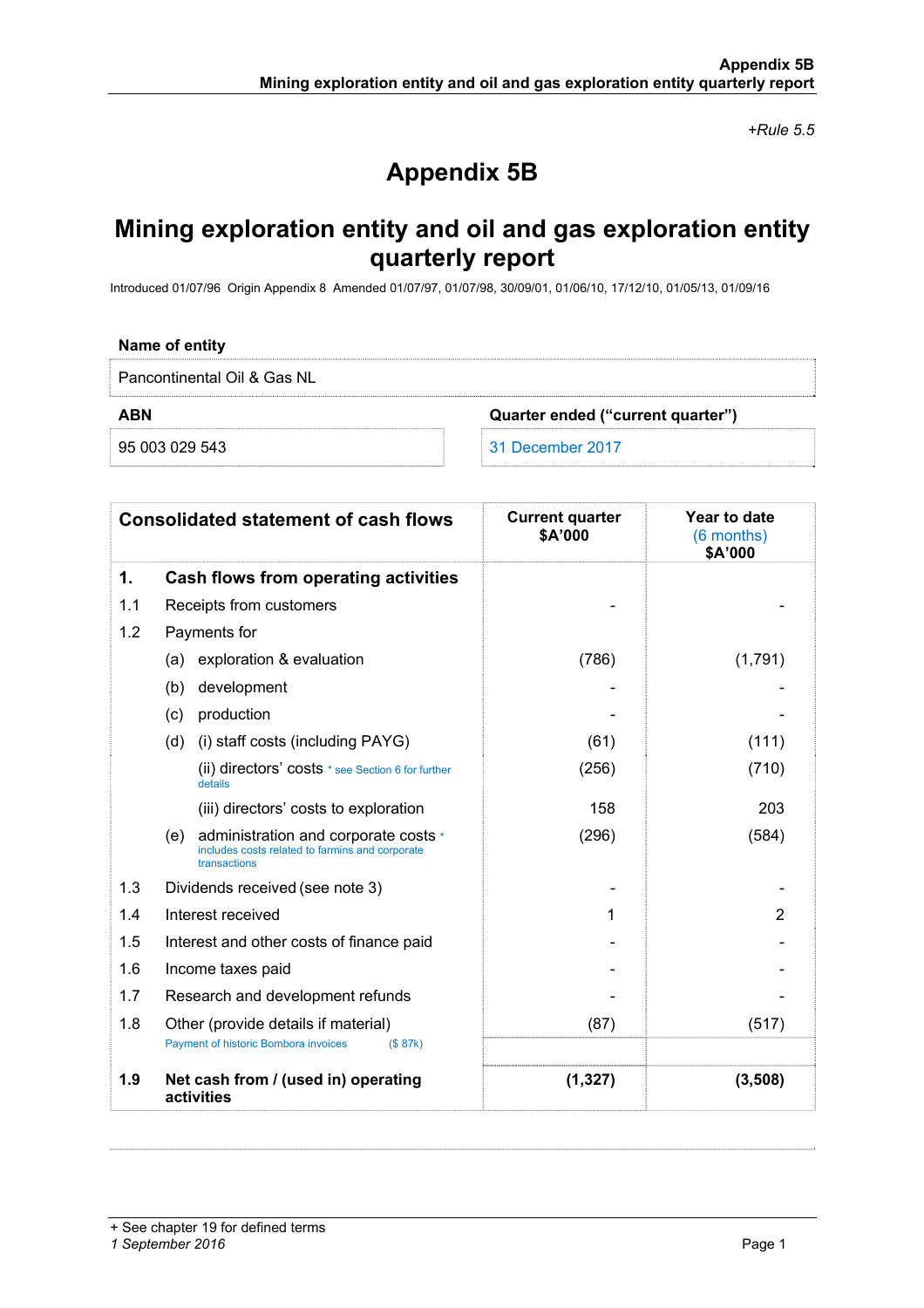### **Appendix 5B Mining exploration entity and oil and gas exploration entity quarterly report**

| <b>Consolidated statement of cash flows</b> |                                                                                                           | <b>Current quarter</b><br>\$A'000 | Year to date<br>(6 months)<br>\$A'000 |
|---------------------------------------------|-----------------------------------------------------------------------------------------------------------|-----------------------------------|---------------------------------------|
| 2.                                          | Cash flows from investing activities                                                                      |                                   |                                       |
| 2.1                                         | Payments to acquire:                                                                                      |                                   |                                       |
|                                             | property, plant and equipment<br>(a)                                                                      |                                   |                                       |
|                                             | tenements (see item 10)<br>(b)                                                                            |                                   |                                       |
|                                             | investments<br>(c)                                                                                        |                                   |                                       |
|                                             | (d)<br>other non-current assets                                                                           |                                   |                                       |
| 2.2                                         | Proceeds from the disposal of:                                                                            |                                   |                                       |
|                                             | property, plant and equipment<br>(a)                                                                      |                                   |                                       |
|                                             | tenements (see item 10)<br>(b)                                                                            |                                   |                                       |
|                                             | investments<br>(c)                                                                                        |                                   |                                       |
|                                             | (d)<br>other non-current assets                                                                           |                                   |                                       |
| 2.3                                         | Cash flows from loans to other entities                                                                   |                                   |                                       |
| 2.4                                         | Dividends received (see note 3)                                                                           |                                   |                                       |
| 2.5                                         | Other (provide details if material) Africa Energy<br>Corp. investment into Pancontinental Namibia Pty Ltd |                                   | 2,739                                 |
| 2.6                                         | Net cash from / (used in) investing<br>activities                                                         |                                   | 2,739                                 |

| 3.   | <b>Cash flows from financing activities</b>                                                           |                                                                                |  |       |
|------|-------------------------------------------------------------------------------------------------------|--------------------------------------------------------------------------------|--|-------|
| 3.1  | Proceeds from issues of shares                                                                        |                                                                                |  | 2,000 |
| 3.2  | Proceeds from issue of convertible notes                                                              |                                                                                |  |       |
| 3.3  | Proceeds from exercise of share options                                                               |                                                                                |  |       |
| 3.4  |                                                                                                       | Transaction costs related to issues of<br>shares, convertible notes or options |  | (54)  |
| 3.5  | Proceeds from borrowings                                                                              |                                                                                |  |       |
| 3.6  | Repayment of borrowings                                                                               |                                                                                |  |       |
| 3.7  | Transaction costs related to loans and<br>borrowings                                                  |                                                                                |  |       |
| 3.8  | Dividends paid                                                                                        |                                                                                |  |       |
| 3.9  | Other (provide details if material)                                                                   |                                                                                |  | (300) |
|      | Payment of historic Bombora invoices<br>Corporate fee Bombora acquisition<br>\$2m capital raising fee | 80k)<br>(S)<br>(S 100k)<br>(S 120k)                                            |  |       |
| 3.10 | Net cash from / (used in) financing<br>activities                                                     |                                                                                |  | 1,646 |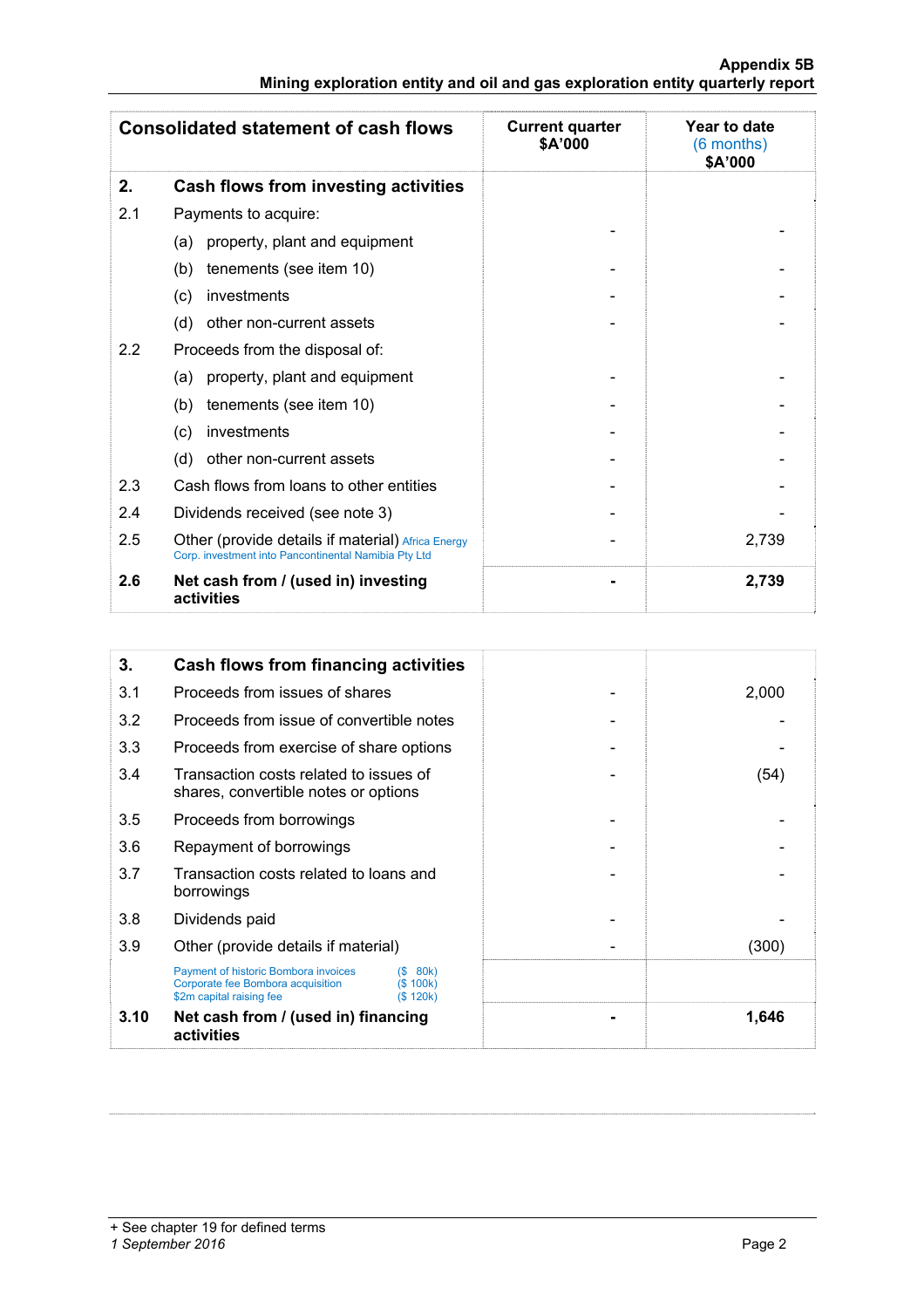| <b>Consolidated statement of cash flows</b> |                                                                          | <b>Current quarter</b><br>\$A'000 | Year to date<br>(6 months)<br>\$A'000 |
|---------------------------------------------|--------------------------------------------------------------------------|-----------------------------------|---------------------------------------|
| 4.                                          | Net increase / (decrease) in cash and<br>cash equivalents for the period |                                   |                                       |
| 4.1                                         | Cash and cash equivalents at beginning of<br>period                      | 3.028                             | 760                                   |
| 4.2                                         | Net cash from / (used in) operating<br>activities (item 1.9 above)       | (1, 327)                          | (3,508)                               |
| 4.3                                         | Net cash from / (used in) investing activities<br>item 2.6 above)        |                                   | 2,739                                 |
| 4.4                                         | Net cash from / (used in) financing activities<br>item 3.10 above)       |                                   | 1,646                                 |
| 4.5                                         | Effect of movement in exchange rates on<br>cash held                     | 28                                | 92                                    |
| 4.6                                         | Cash and cash equivalents at end of period                               |                                   |                                       |
|                                             |                                                                          | 1.729                             | 1.729                                 |

| 5.  | Reconciliation of cash and cash<br>equivalents<br>at the end of the quarter (as shown in the<br>consolidated statement of cash flows) to the<br>related items in the accounts | <b>Current quarter</b><br>\$A'000 | <b>Previous quarter</b><br>\$A'000 |
|-----|-------------------------------------------------------------------------------------------------------------------------------------------------------------------------------|-----------------------------------|------------------------------------|
| 5.1 | <b>Bank balances</b>                                                                                                                                                          | 1.709                             | 3.008                              |
| 5.2 | Call deposits                                                                                                                                                                 |                                   |                                    |
| 5.3 | <b>Bank overdrafts</b>                                                                                                                                                        |                                   |                                    |
| 5.4 | Other (security deposits)                                                                                                                                                     | 20                                | 20                                 |
| 5.5 | Cash and cash equivalents at end of<br>quarter (should equal item 4.6 above)                                                                                                  | 1.729                             | 3,028                              |

| 6.  | Payments to directors of the entity and their associates                                                | <b>Current quarter</b><br><b>\$A'000</b> |
|-----|---------------------------------------------------------------------------------------------------------|------------------------------------------|
| 6.1 | Aggregate amount of payments to these parties included in item 1.2                                      | 256                                      |
| 6.2 | Aggregate amount of cash flow from loans to these parties included<br>in item $2.3$                     |                                          |
| 6.3 | Include below any explanation necessary to understand the transactions included in<br>items 6.1 and 6.2 |                                          |

The Company relied extensively on NED directors Rushworth, Myers and Malaxos to, as necessary lead and or assist in concluding the numerous commercial and drill program achievements made during the quarter.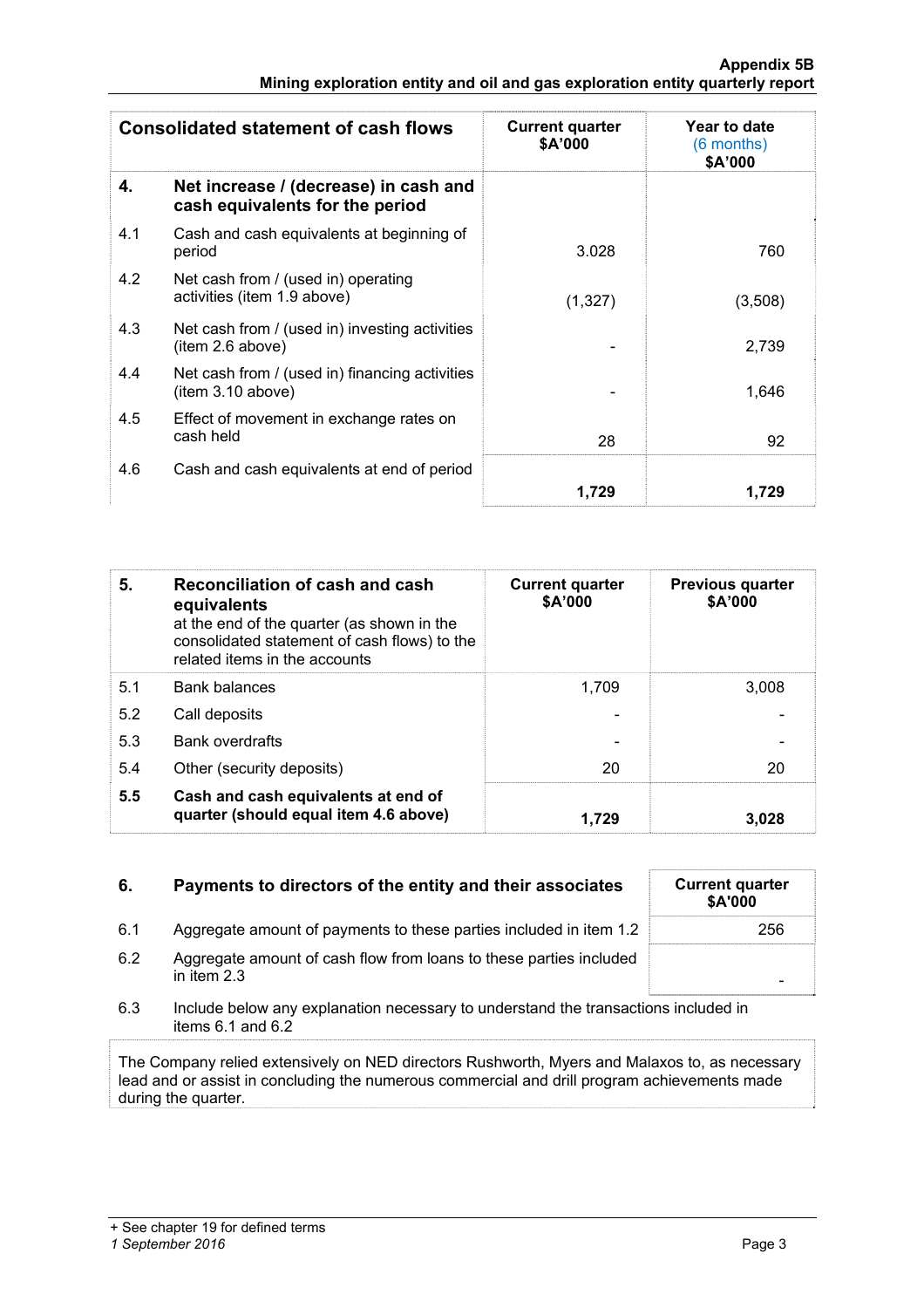| 7.  | Payments to related entities of the entity and their<br>associates                                              | <b>Current quarter</b><br><b>\$A'000</b> |
|-----|-----------------------------------------------------------------------------------------------------------------|------------------------------------------|
| 7.1 | Aggregate amount of payments to these parties included in item 1.2                                              |                                          |
| 7.2 | Aggregate amount of cash flow from loans to these parties included<br>in item $2.3$                             |                                          |
|     | to checke the faces also a contact affect to a detailed the constantial difficult for a capital different anti- |                                          |

- 7.3 Include below any explanation necessary to understand the transactions included in items 7.1 and 7.2
- **8. Financing facilities available** *Add notes as necessary for an understanding of the position*
- 8.1 Loan facilities
- 8.2 Credit standby arrangements
- 8.3 Other (please specify)

| <b>Total facility amount</b><br>at quarter end<br>\$A'000 | Amount drawn at<br>quarter end<br>\$A'000 |  |  |
|-----------------------------------------------------------|-------------------------------------------|--|--|
|                                                           |                                           |  |  |
|                                                           |                                           |  |  |
|                                                           |                                           |  |  |

8.4 Include below a description of each facility above, including the lender, interest rate and whether it is secured or unsecured. If any additional facilities have been entered into or are proposed to be entered into after quarter end, include details of those facilities as well.

| 9.  | <b>Estimated cash outflows for next quarter</b>                                                                             | \$A'000   |
|-----|-----------------------------------------------------------------------------------------------------------------------------|-----------|
| 9.1 | Exploration and evaluation                                                                                                  | 850*      |
|     | * Most of the anticipated costs, not yet firm, will go<br>toward production testing of the 2 California gas<br>discoveries. |           |
| 9.2 | Development                                                                                                                 |           |
| 9.3 | Production                                                                                                                  |           |
| 9.4 | Staff costs (including PAYG)                                                                                                | 65        |
|     | Directors *refer to explanation Note 6.                                                                                     | 152       |
| 9.5 | Administration and corporate costs                                                                                          | 187       |
| 9.6 | Other (provide details if material)                                                                                         |           |
| 9.7 | <b>Total estimated cash outflows</b>                                                                                        | $1.254**$ |

\*\*Note - Pancontinental is due US \$5.5 million on the commencement of Cormorant drilling.